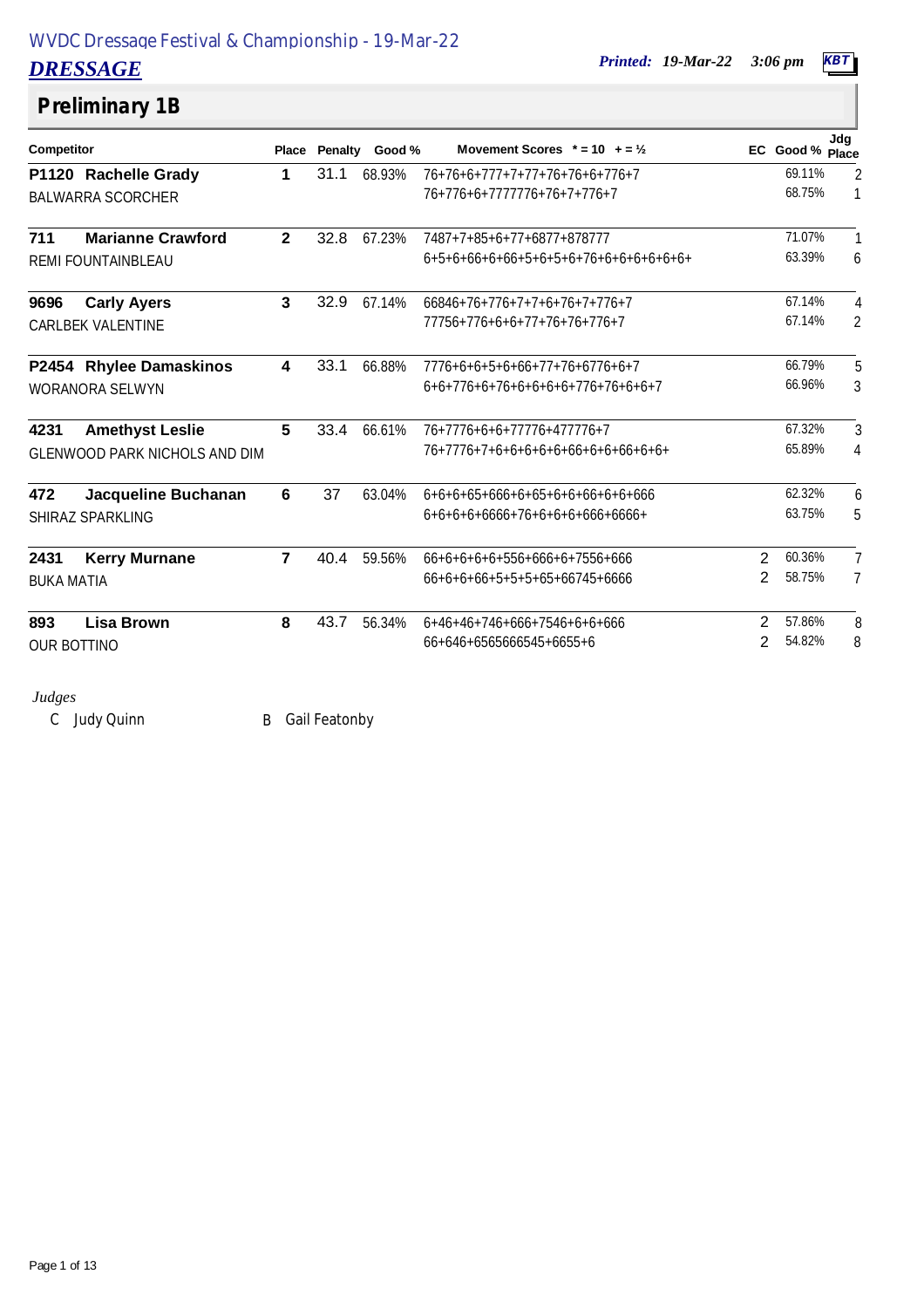**Competitor Competition Place Penalty Good**%

**Movement Scores**  $* = 10 + 5\frac{1}{2}$ 

# **Jdg**<br>EC Good % Place

| <b>Competitor</b>  |                                      | Place           | Penalty | Good % | Movement Scores $* = 10 + 2\frac{1}{2}$ | EC Good % Place | Jdq            |
|--------------------|--------------------------------------|-----------------|---------|--------|-----------------------------------------|-----------------|----------------|
|                    | P1120 Rachelle Grady                 | 1               | 29.7    | 70.27% | $77+7+76+777+7+7+87+77+7+7777+$         | 72.68%          |                |
|                    | <b>BALWARRA SCORCHER</b>             |                 |         |        | 6776+6+76+76+7776+7+6+6+6+6+7           | 67.86%          | $\mathbf{1}$   |
| 9696               | <b>Carly Ayers</b>                   | $\mathbf{2}$    | 31.8    | 68.22% | $77+7+5+6+6+7877+6+77+7+77+777+$        | 71.61%          | 2              |
|                    | <b>CARLBEK VALENTINE</b>             |                 |         |        | 56+6+66+677+6+6+6+766+676+6+6+          | 64.82%          | 2              |
| 711                | <b>Marianne Crawford</b>             | 3               | 33.2    | 66.79% | 87+6+767+7+77+6+7+67+6+7776+7           | 69.82%          | 4              |
|                    | <b>REMI FOUNTAINBLEAU</b>            |                 |         |        | 6+6+76+46+6+76+46+6+6+6+776+6+7         | 63.75%          | 3              |
|                    | P2454 Rhylee Damaskinos              | 4               | 34.3    | 65.72% | $77+7+76778776+67+6+77+76+7+$           | 70.54%          | 3              |
|                    | <b>WORANORA SELWYN</b>               |                 |         |        | 6+777+456+66+67755+66+6+66              | 60.89%          | 4              |
| 4231               | <b>Amethyst Leslie</b>               | 5               | 35.4    | 64.64% | 6+7+76+6+6+67+87+7+7+6+7+7776+7         | 69.64%          | 5              |
|                    | <b>GLENWOOD PARK NICHOLS AND DIM</b> |                 |         |        | 665656566+56+66766+6+6+6+               | 59.64%          | 6              |
| 893                | <b>Lisa Brown</b>                    | $6\phantom{1}6$ | 38.5    | 61.52% | $66+6+6+6+6+6+6+746+6+6+6+6+66$         | 62.68%          | 6              |
| <b>OUR BOTTINO</b> |                                      |                 |         |        | 56766+6656+7466+566+6+66+               | 60.36%          | 5              |
| 472                | Jacqueline Buchanan                  | $\overline{7}$  | 41.1    | 58.93% | 76+6+74677666+6+5+666+666               | 62.14%          | 7              |
|                    | SHIRAZ SPARKLING                     |                 |         |        | 66+6645555666555+666+6                  | 55.71%          | $\overline{7}$ |
| 2431               | <b>Kerry Murnane</b>                 | 8               | 42.1    | 57.86% | 66676+5+66+6+6+66+66+5+6+666            | 61.61%          | 8              |
| <b>BUKA MATIA</b>  |                                      |                 |         |        | 5666+645555665556666                    | 54.11%          | 8              |

### *Judges*

C Belinda Dawkins B Deb Court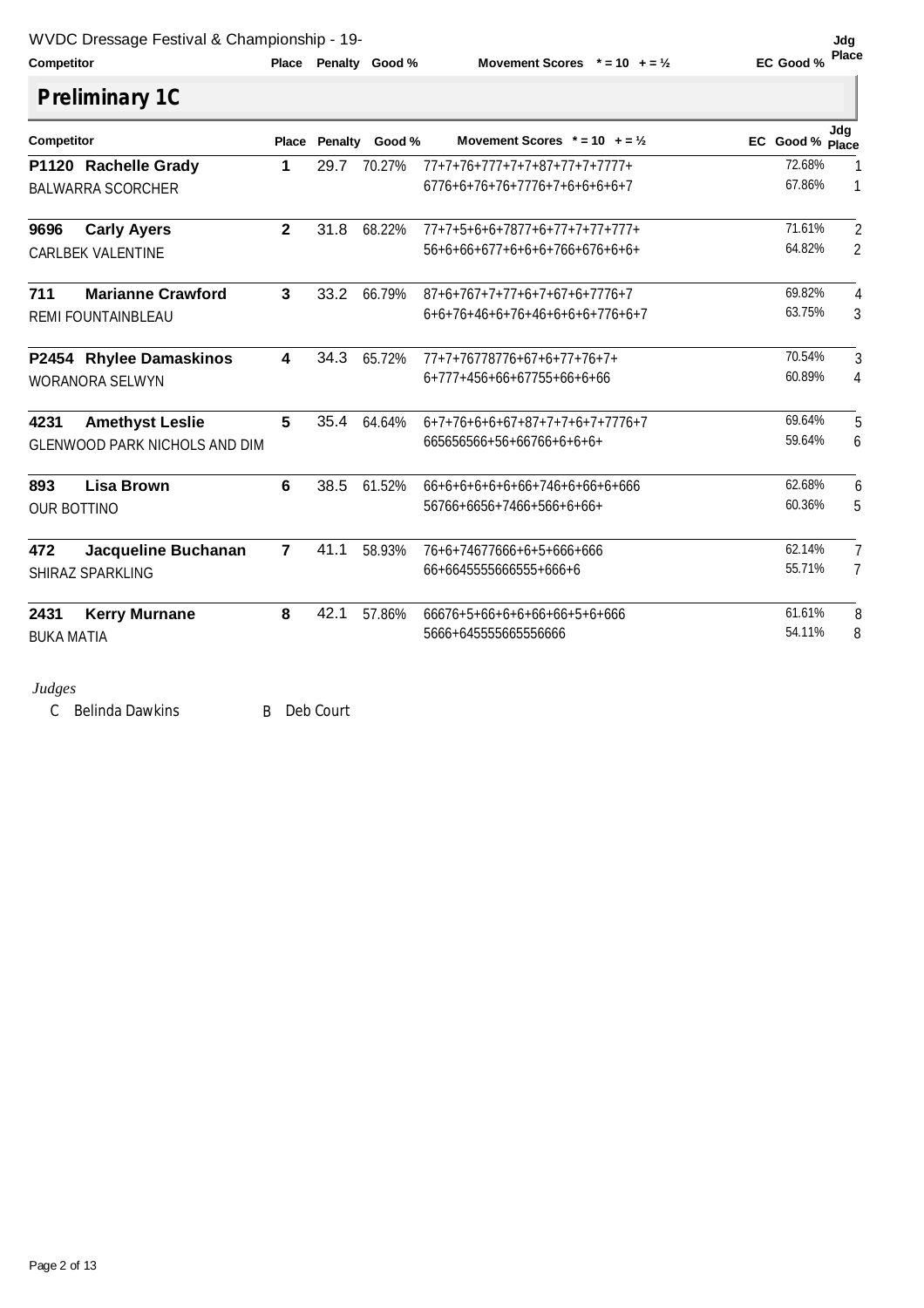| Competitor. |  |  |
|-------------|--|--|

**Competitor Competition Place Penalty Good**%

**Movement Scores**  $* = 10 + 2\frac{1}{2}$ 

Jdg<br>EC Good % Place

ľ

|                    | <b>Novice 2B</b>         |                |           |                |                                           |                |                 |                |
|--------------------|--------------------------|----------------|-----------|----------------|-------------------------------------------|----------------|-----------------|----------------|
| Competitor         |                          | Place          |           | Penalty Good % | Movement Scores $* = 10 + 2\frac{1}{2}$   |                | EC Good % Place | Jda            |
| 1660               | <b>Kerri-Anne Evans</b>  | 1              |           | 31.2 68.82%    | 6+6+6+66+76+776+6+6+6+6+776+76+8776+6+7   |                | 67.35%          | 1              |
|                    | PURE OBSESSION           |                |           |                | 7777+77777+6+6+7776+7+77677+778           |                | 70.29%          | 1              |
|                    | P3371 Elizabeth Sheather | $\mathbf{2}$   | 34.4      | 65.59%         | 7775+777776+76+6+6+6+77766+7776+7         |                | 67.35%          | 1              |
|                    | <b>HABAFIELD JAMAICA</b> |                |           |                | 5+66+6+6+6666+77775+7766+6+5+6+6+76+6+    |                | 63.82%          | $\overline{4}$ |
| 3423               | <b>Ashleigh Ellen</b>    | $\mathbf{3}$   | 36.5      | 63.53%         | 7+7775+776+76+676+66+66+664776+66         | 2              | 63.53%          | 3              |
|                    | <b>ELECTRIC DREAMS</b>   |                |           |                | 676+776+76+76+6+6+6+66+7666+5676+5+6+     | $\overline{2}$ | 63.53%          | 5              |
| 505                | <b>Fiona Bracken</b>     | 4              | 36.6      | 63.39%         | 6+776775+6+6+66+6+66+6+66456676+66+       |                | 62.21%          | 7              |
| <b>STYLISH HIT</b> |                          |                |           |                | 66+6776+76+7666+6766+6+66+5776+6+6+       |                | 64.56%          | $\overline{2}$ |
|                    | P3013 Dallas Mills       | 5              | 36.7      | 63.31%         | 6+5+7666+6+6+5+6+66666+6+6+6+6+676+666+   |                | 62.50%          | 6              |
|                    | <b>SORRELLA SUNRISE</b>  |                |           |                | 666766+6+76+76+666776+67666+6+66+         |                | 64.12%          | 3              |
| 860                | <b>Emma Goldsworthy</b>  | 6              | 36.9      | 63.09%         | 66+6+66+6+6+7766766666+65+5+6+6+6+66      |                | 62.94%          | 5              |
| <b>BONTANO</b>     |                          |                |           |                | 666+77666667766+6+6+6+5+76576+66+         |                | 63.24%          | 6              |
|                    | P2991 Karen Polley       | $\overline{7}$ | 38.8      | 61.18%         | 76+666+6+66+6+5+6666+6+6+6+6+6+6+66+66+6+ |                | 63.24%          | 4              |
|                    | MURRAYDALE PARK LEWYN    |                |           |                | 6+6+6666+66+6655++65+55+666+566666        |                | 59.12%          | 7              |
| 701                | <b>Karen Bentley</b>     | 8              | 41.5      | 58.53%         | 746+6+46666666+6656+44566666+6+           |                | 58.24%          | 9              |
|                    | <b>KENLOCK SKYWALKER</b> |                |           |                | 7+6+666+666666+6676+7455566+656           |                | 58.82%          | 8              |
| 1612               | <b>Rhia Radford</b>      | 9              | 41.8      | 58.16%         | 6+565+66+5+6+6+46665+6+46665+6+665+6      |                | 58.38%          | 8              |
|                    | JAZDAN ROCK N ROLLA      |                |           |                | 66+65667665+66666+46655665+5+5+           |                | 57.94%          | 9              |
| Judges             |                          |                |           |                |                                           |                |                 |                |
|                    | C Lee Howells            | B.             | Deb Hamid |                |                                           |                |                 |                |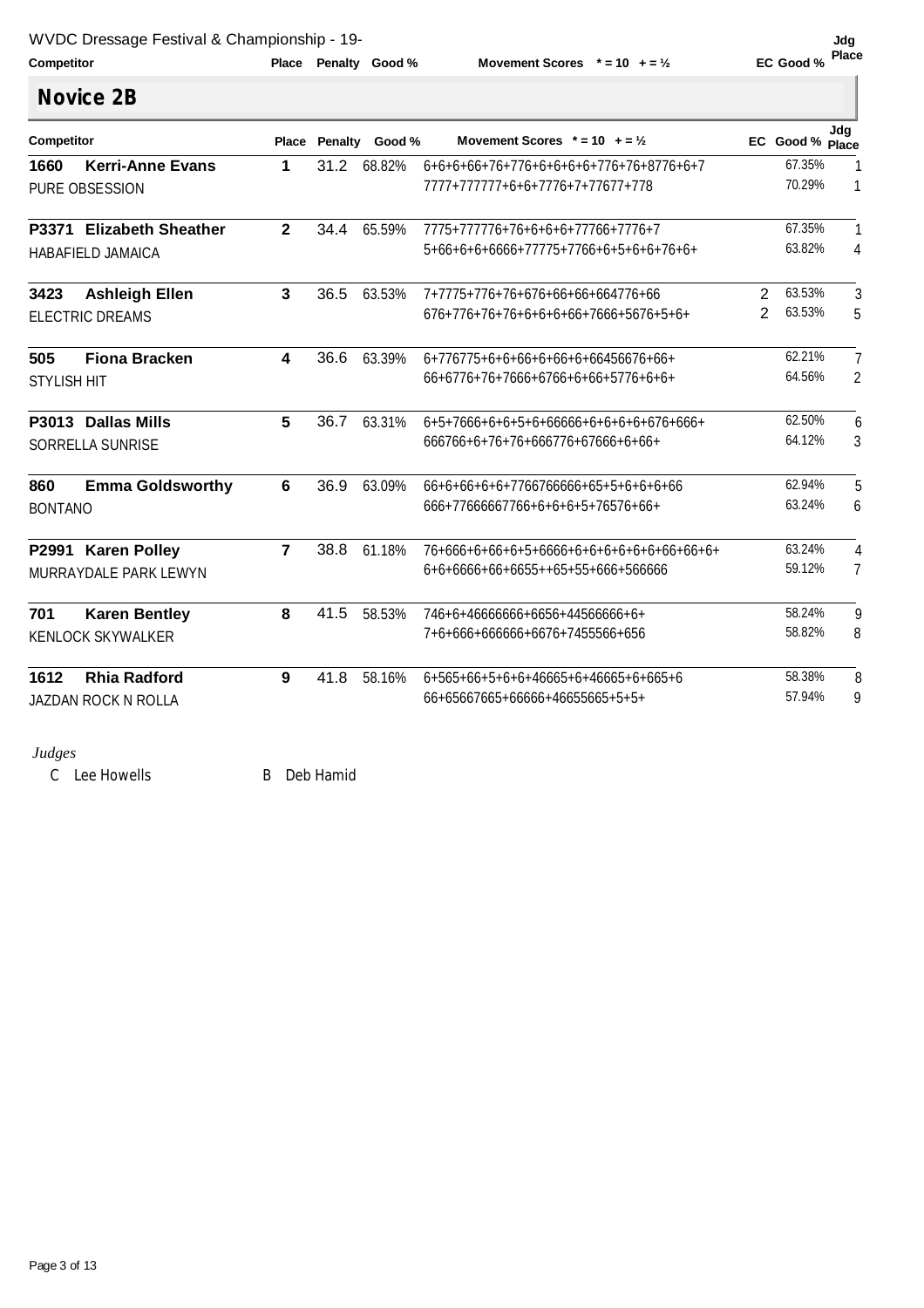| Competitor |  |  |
|------------|--|--|

**Competitor Competition Place Penalty Good**<sup>%</sup>

**Place Replace Photo Scores**  $* = 10 + 5\frac{1}{2}$ 

ľ

|                    | <b>Novice 2C</b>         |                         |      |                      |                                          |                 |                |
|--------------------|--------------------------|-------------------------|------|----------------------|------------------------------------------|-----------------|----------------|
| Competitor         |                          |                         |      | Place Penalty Good % | Movement Scores $* = 10 + 2\frac{1}{2}$  | EC Good % Place | Jdg            |
|                    | P3371 Elizabeth Sheather | 1                       | 30.8 | 69.21%               | 6+76+76+6+6+87+7+77+6+6+777+6+677+876+77 | 69.71%          | 1              |
|                    | <b>HABAFIELD JAMAICA</b> |                         |      |                      | 77+776+7776+76777776+7777+67777          | 68.71%          | $\mathbf{1}$   |
| 1660               | <b>Kerri-Anne Evans</b>  | $\overline{2}$          | 32.3 | 67.72%               | 7+6+77777876776+76+776+6+76+676+66+      | 68.29%          | $\overline{2}$ |
|                    | PURE OBSESSION           |                         |      |                      | 66+6+77786+6+6+66777677776+6+6+6+77      | 67.14%          | $\overline{2}$ |
|                    | P3013 Dallas Mills       | 3                       | 36.2 | 63.79%               | 76677757+6+7+6+6+6+6+565+6676+76+6+77    | 64.86%          | 4              |
|                    | <b>SORRELLA SUNRISE</b>  |                         |      |                      | 6+66+7676+666+6676+76+6667666666         | 62.71%          | 5              |
| 3423               | <b>Ashleigh Ellen</b>    | 4                       | 36.4 | 63.64%               | 77567656+77+76767666+6+7767766+          | 64.14%          | 6              |
|                    | <b>ELECTRIC DREAMS</b>   |                         |      |                      | 6+6+6+6+76+66+6+76+66+6+5+666+66767756   | 63.14%          | 4              |
| 701                | <b>Karen Bentley</b>     | $\overline{\mathbf{4}}$ | 36.4 | 63.64%               | 676777566+6+7776+767+7676776+77          | 65.71%          | 3              |
|                    | <b>KENLOCK SKYWALKER</b> |                         |      |                      | 777676665+66+677656+666656666            | 61.57%          | 7              |
| 860                | <b>Emma Goldsworthy</b>  | 6                       | 37   | 63.00%               | 6+6+567757+6+6+7666656666+6+6+6+666+     | 62.14%          | 7              |
| <b>BONTANO</b>     |                          |                         |      |                      |                                          | 63.86%          | 3              |
| 505                | <b>Fiona Bracken</b>     | $\overline{7}$          | 37.4 | 62.57%               | 6+66+76+756+776+76+737756+77676+6+7      | 64.57%          | 5              |
| <b>STYLISH HIT</b> |                          |                         |      |                      | 6766+6+6+666+6+666+6565566666666         | 60.57%          | 8              |
|                    | P2991 Karen Polley       | 8                       | 40.1 | 59.93%               | 65+55+5+556+5+566666+66+5+66+6+66+65+6   | 58.00%          | 8              |
|                    | MURRAYDALE PARK LEWYN    |                         |      |                      | 6666666666676+5+76+776666+6+66           | 61.86%          | 6              |
| 1612               | <b>Rhia Radford</b>      |                         |      |                      |                                          |                 |                |
|                    | JAZDAN ROCK N ROLLA      |                         |      | Retired              |                                          |                 |                |

*Judges* 

C Jennifer Holmes B Pam Edwards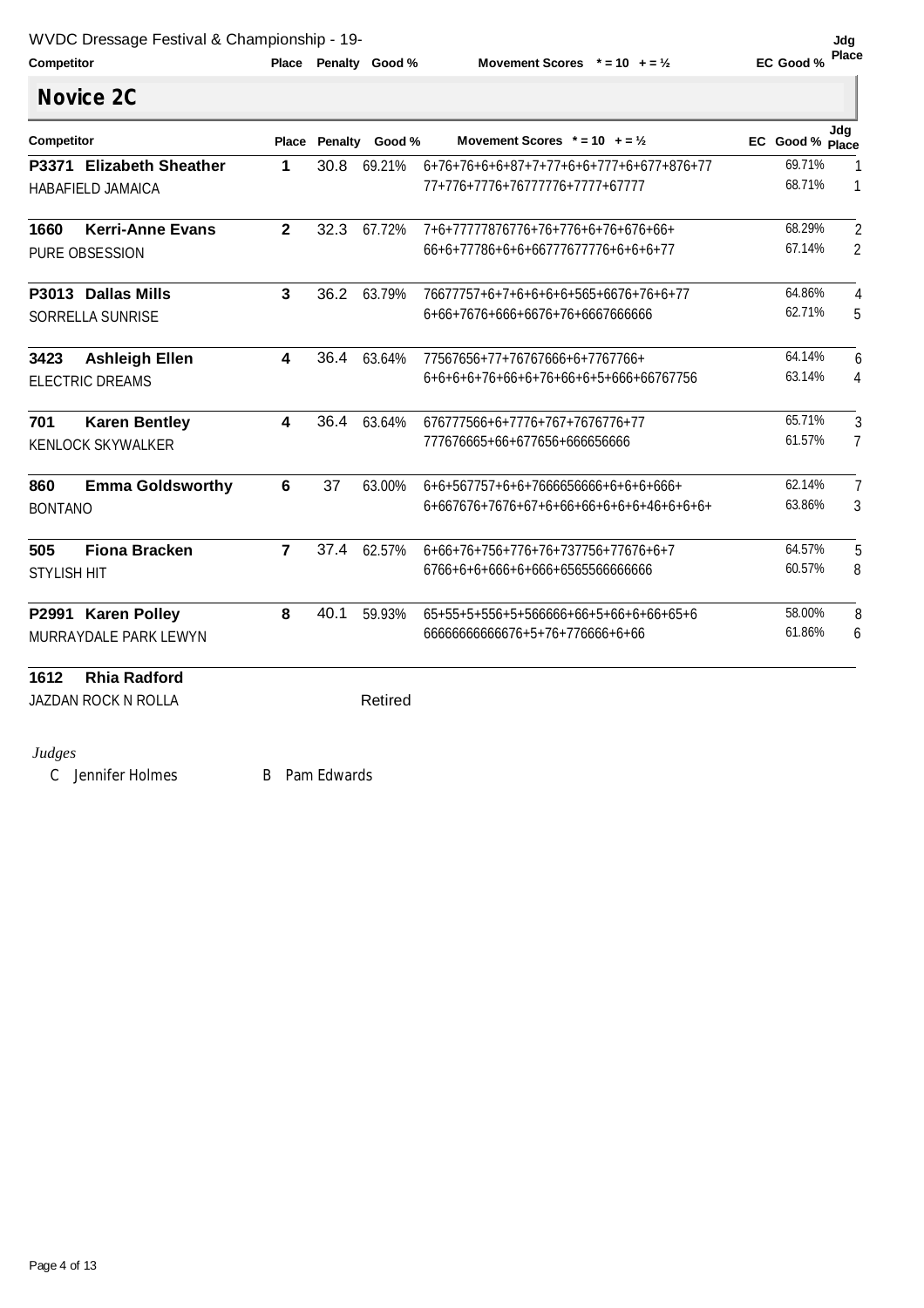**Competitor Competition Place Penalty Good**%

**Movement Scores**  $* = 10 + 5\frac{1}{2}$ 

ľ

| <b>Competitor</b>   |                          |              |      | Place Penalty Good % | Movement Scores $* = 10 + 2\frac{1}{2}$       | EC Good % Place | Jdg            |
|---------------------|--------------------------|--------------|------|----------------------|-----------------------------------------------|-----------------|----------------|
| 2230                | <b>Emily Yeoman</b>      | 1            | 33.6 | 66.38%               | 7+7776+76+77776+676+76777767777776+6+7        | 68.38%          | 1              |
|                     | LONG PARK SECRET AGENT   |              |      |                      | 666+66+76666+676676+66+76+776+77+676676+      | 64.38%          | 1              |
| 1960                | <b>Anne Henry</b>        | $\mathbf{2}$ | 37.6 | 62.44%               | 5+5+6+766+56+6+6666+6+66+65+66+5+6+6+6666+666 | 61.75%          | 3              |
|                     |                          |              |      |                      | 65+6+6+6677667576+665666+6776+7666666+        | 63.13%          | $\overline{2}$ |
| <b>FERRIC OXIDE</b> |                          |              |      |                      |                                               |                 |                |
| 3778                | <b>Gaye Haworth</b>      | 3            | 38.6 | 61.44%               | 6+6+6+5+66+576+6+6+556+6+76+66+6+56+66+6+6+76 | 62.50%          | $\overline{2}$ |
|                     |                          |              |      |                      | 6676+66+6+766+6+555556+6+665666666666+6       | 60.38%          | 3              |
|                     | SHINING LIGHT            |              |      |                      |                                               |                 |                |
| 1889                | Joanna Muir              | 4            | 42.1 | 57.88%               | 7656565667+7545+5+6+65+5+6665676+76+656       | 59.00%          | 4              |
|                     | <b>COLDSTREAM SOLACE</b> |              |      |                      | 6655565+65+6+654655+5+5+5+66566+666665+5+     | 56.75%          | 4              |
| 1932                | <b>Jennifer Mereki</b>   | 5            | 46.4 | 53.63%               | 65+5555+45+5+65+5465+65+55+6655664665+55      | 53.50%          | 6              |
|                     | CABALLERIZA ALEGRADO     |              |      |                      | 6554+6555565+455+5+5+56666566556645+5         | 53.75%          | 5              |
|                     | P3013 Dallas Mills       | 6            | 48.7 | 51.32%               | 6+6366+4665645+6445+65666646666+6646          | 53.88%          | 5              |
|                     | <b>SORRELLA SUNRISE</b>  |              |      |                      | 66345+455554465445+555+6+64656655+35          | 48.75%          | 6              |

C Lee Howells B Deb Hamid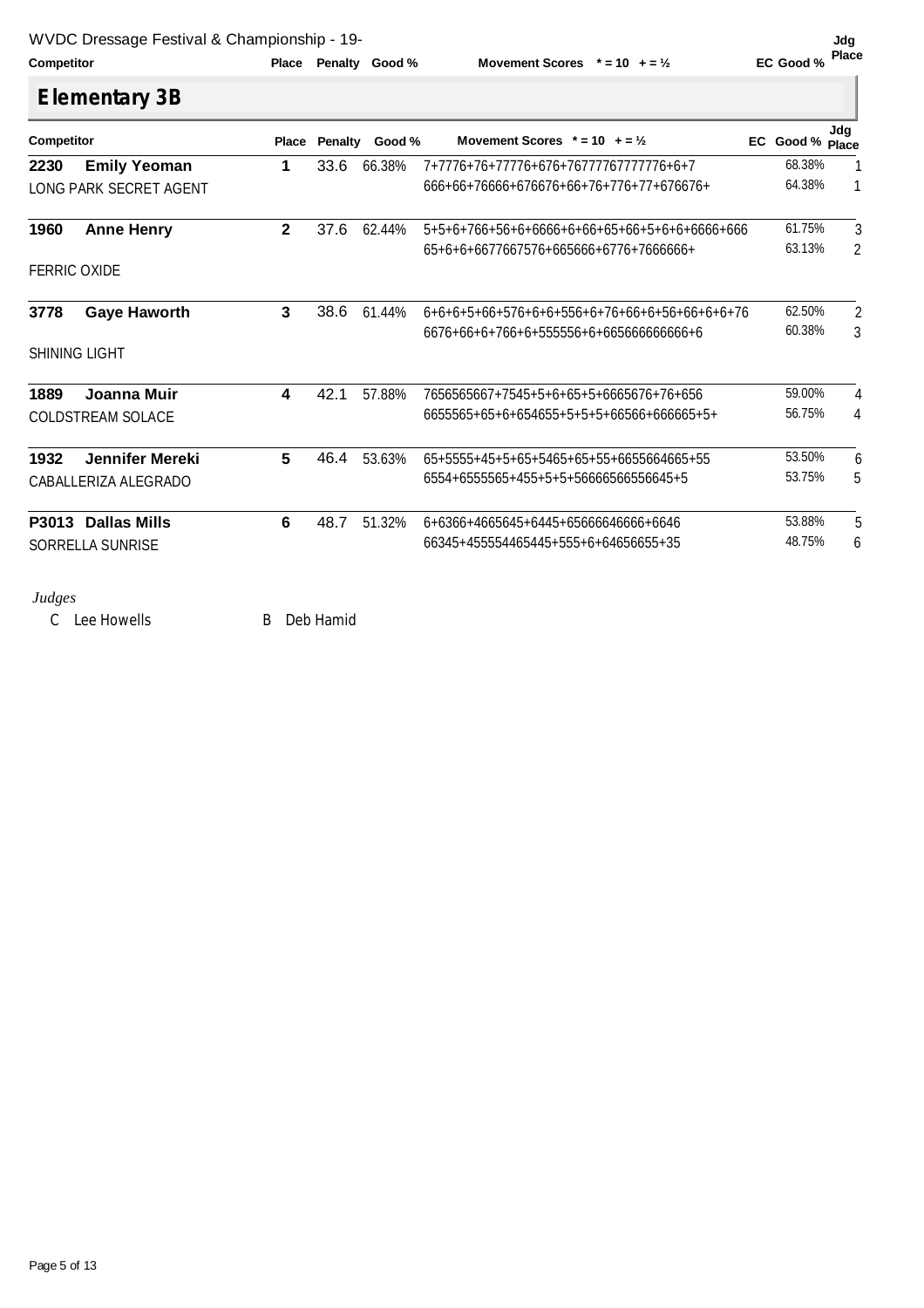**Competitor Competition Place Penalty Good**%

**Movement Scores**  $* = 10 + 2\frac{1}{2}$ 

| <b>Elementary 3C</b> |  |
|----------------------|--|
|                      |  |

| Competitor |                             | <b>Place</b> | <b>Penalty</b> | Good % | Movement Scores $* = 10 + 2\frac{1}{2}$        | EC | Good % Place | Jdg |
|------------|-----------------------------|--------------|----------------|--------|------------------------------------------------|----|--------------|-----|
| 2230       | <b>Emily Yeoman</b>         |              | 32.1           | 67.87% | 7+7+776+6776+7+66+656+7776+75+6+6576+8877+7+   |    | 66.95%       |     |
|            | LONG PARK SECRET AGENT      |              |                |        | $67+76+77+7+777+7+77766+766+77777766+776+7$    |    | 68.78%       |     |
| 1960       | <b>Anne Henry</b>           | $\mathbf{2}$ | 36.3           | 63.72% | 66+6+6+75776+76+57777776+7+766757676+6+7       | 2  | 65.00%       | 2   |
|            | <b>FERRIC OXIDE</b>         |              |                |        | 76+66766667666668576+6+676+6+56676+6+6+        | 2  | 62.44%       | 2   |
| 1118       | <b>Dallas Mills</b>         | 3            | 37.9           | 62.14% | $6+6+6+7766+66+7665576+6665+77656+7+76+666+$   |    | 62.56%       | 4   |
|            | <b>MELLIZO PARK ROYAL M</b> |              |                |        | 6+6+66666+6666+666+7666666+66+6+666666         |    | 61.71%       | 3   |
| 3778       | <b>Gaye Haworth</b>         | 4            | 38             | 62.02% | $66+6+66+47+766+46767+7+7+6+675+76457+776+6+7$ | 2  | 63.05%       | 3   |
|            | <b>SHINING LIGHT</b>        |              |                |        | 56666+776+6665+66+6+6+76666666666+6+666        | 2  | 60.98%       | 4   |
| 1889       | Joanna Muir                 | 5            | 40.2           | 59.76% | 7+6+6+6766+6+665744776+6+6+46+6+566676+666+    |    | 60.98%       | 5   |
|            | <b>COLDSTREAM SOLACE</b>    |              |                |        | 7665+65+666667+446+7+76645666566+6666          |    | 58.54%       | 5   |
| 1932       | Jennifer Mereki             | 6            | 43.2           | 56.83% | 766664655+647545+6+6+6+6+66666+76+76+65+6      |    | 59.02%       | 6   |
|            | CABALLERIZA ALEGRADO        |              |                |        | 65+5565+555557545+6555566656+75+555+5+         |    | 54.63%       | 6   |

*Judges* 

C Pam Edwards E Jennifer Holmes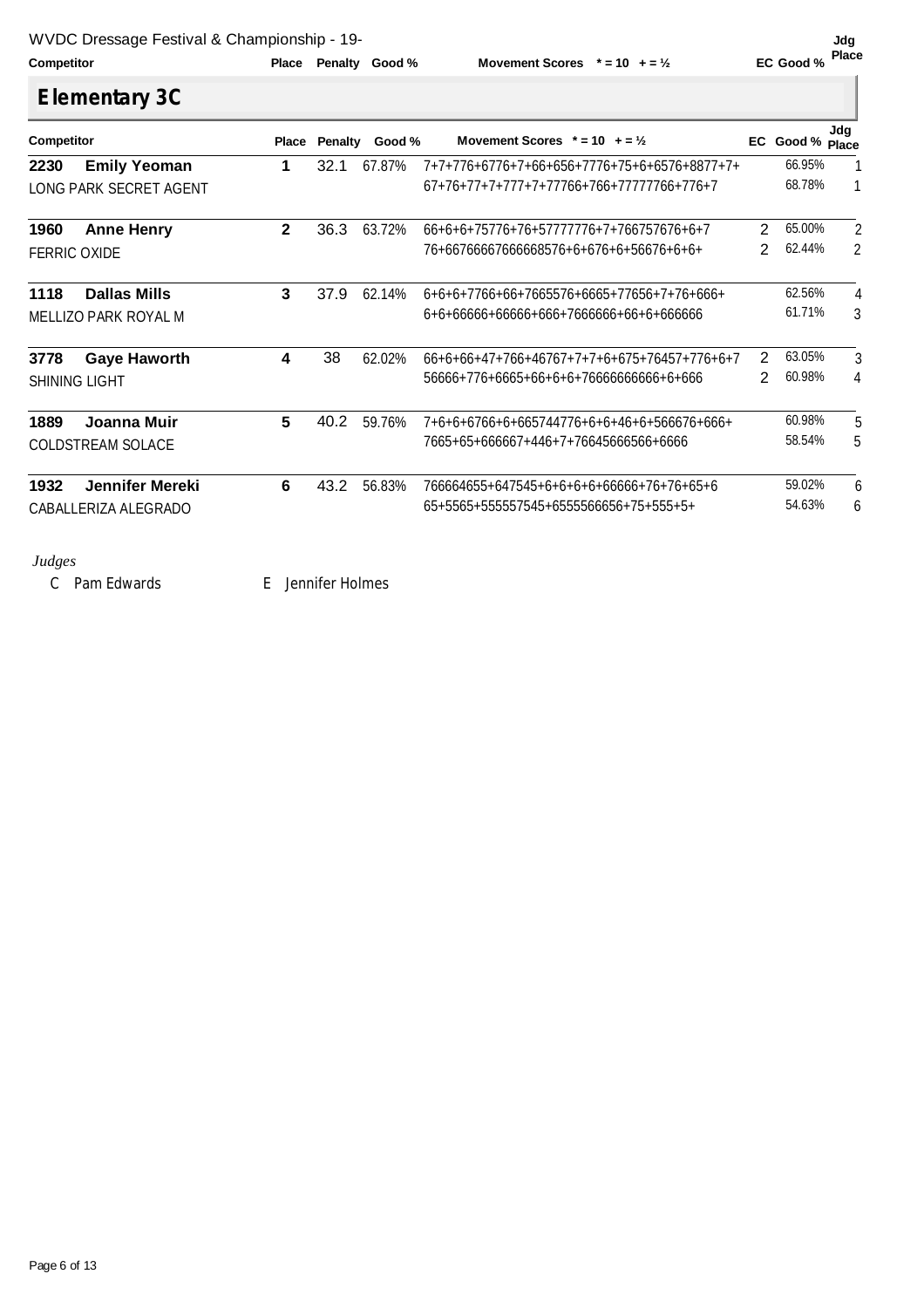| Competitor | <b>Place Penalty</b> |  |
|------------|----------------------|--|

**Place Place Place Movement Scores**  $* = 10 + 2$  **Place EC Good** % **Place Place** 

| <b>Competitor</b> |                         | <b>Place</b> | Penalty | Good % | Movement Scores $* = 10 + 2\frac{1}{2}$    | EC Good % Place | Jdg            |
|-------------------|-------------------------|--------------|---------|--------|--------------------------------------------|-----------------|----------------|
| 649               | <b>Sarah Broughton</b>  | 1            | 36.1    | 63.86% | 7776+76+76+6+76+6+7666+6+6+6+6+676+6+6+6++ | 65.68%          | $\overline{2}$ |
| MATINA            |                         |              |         |        | 776+5+766+6665676+66676+6566+6+66+         | 62.03%          |                |
| 61                | <b>Rosemary Heagney</b> | $\mathbf{2}$ | 36.2    | 63.85% | 76766+6+7746+77+76+77767777776+7           | 67.16%          | 1              |
|                   | REDGUM JAMES 007        |              |         |        | 766+566656+75+5+666+6+6+5775+666+66+       | 60.54%          | 3              |
| 1118              | <b>Dallas Mills</b>     | 3            | 38.5    | 61.49% |                                            | 61.89%          | 3              |
|                   | MELLIZO PARK ROYAL M    |              |         |        | 666+6+6+665+6+56666666+666676+666+         | 61.08%          | 2              |
| 676               | Eliza Bell              | 4            | 40.9    | 59.12% | 76+6+6666+666676646+6666+676+6+66          | 61.08%          | 4              |
|                   | <b>MAYFIELD AZURE</b>   |              |         |        | 66+6+565+6577666+656646656+665+5           | 57.16%          | 4              |

C Lee Howells B Deb Hamid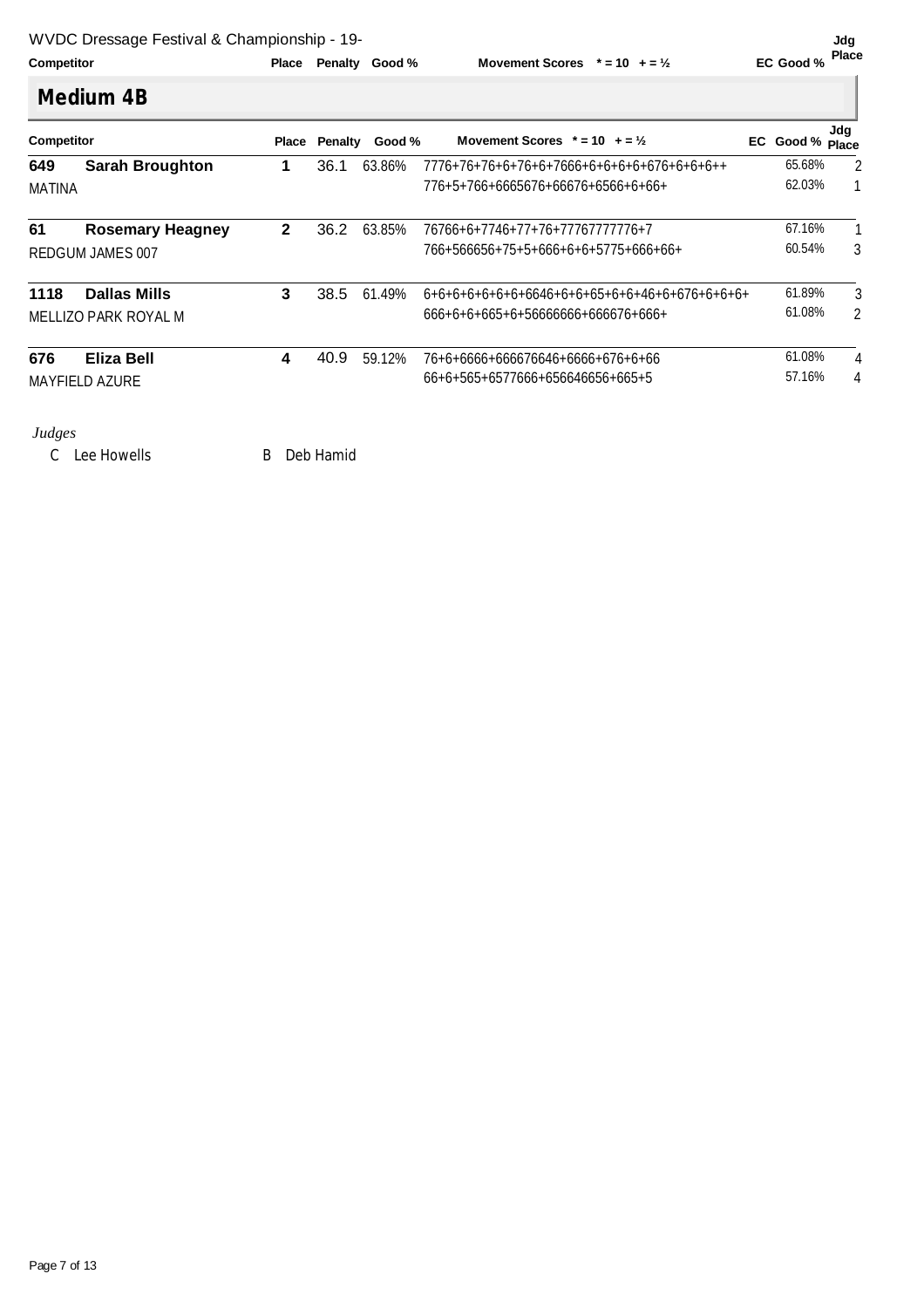| Competitor | <b>Place Penalty</b> |
|------------|----------------------|

**Place Place Place Movement Scores**  $* = 10 + 5\frac{y}{2}$  **EC Good** % **Place** 

|               | <b>Competitor</b>       |              | Penalty<br>Place | Good % | EC Good % Place                             | Jdq    |   |
|---------------|-------------------------|--------------|------------------|--------|---------------------------------------------|--------|---|
| 649           | <b>Sarah Broughton</b>  | 1.           | 32.7             | 67.31% | $86+77+7+6+6+577+86+67776877+6+6+7+7+7777+$ | 70.00% | 1 |
| <b>MATINA</b> |                         |              |                  |        | 6+766+6666+76+6+566675+77776+776+6+6+7      | 64.62% | 1 |
| 61            | <b>Rosemary Heagney</b> | $\mathbf{2}$ | 35.5             | 64.55% | $877766+6+676+776+77+6+76+357+777+7+76+7$   | 65.64% | 2 |
|               | <b>REDGUM JAMES 007</b> |              |                  |        | 6776+677676+6+66766+6626+7+777+7777         | 63.46% | 2 |
| 676           | Eliza Bell              | 3            | 39.9             | 60.06% | 86+76+6665+776+557776656+6677766+6+         | 63.33% | 3 |
|               | <b>MAYFIELD AZURE</b>   |              |                  |        | 666555+676+665666653656+666665+6            | 56.79% | 4 |
| 1118          | <b>Dallas Mills</b>     | 4            | 40.4             | 59.62% | 77777666+6+76+65776+5+35466576+656          | 59.62% | 4 |
|               | MELLIZO PARK ROYAL M    |              |                  |        | 66+66666+76+6+6+5+5+65+65+466666765+66      | 59.62% | 3 |

*Judges* 

C Pam Edwards B Jennifer Holmes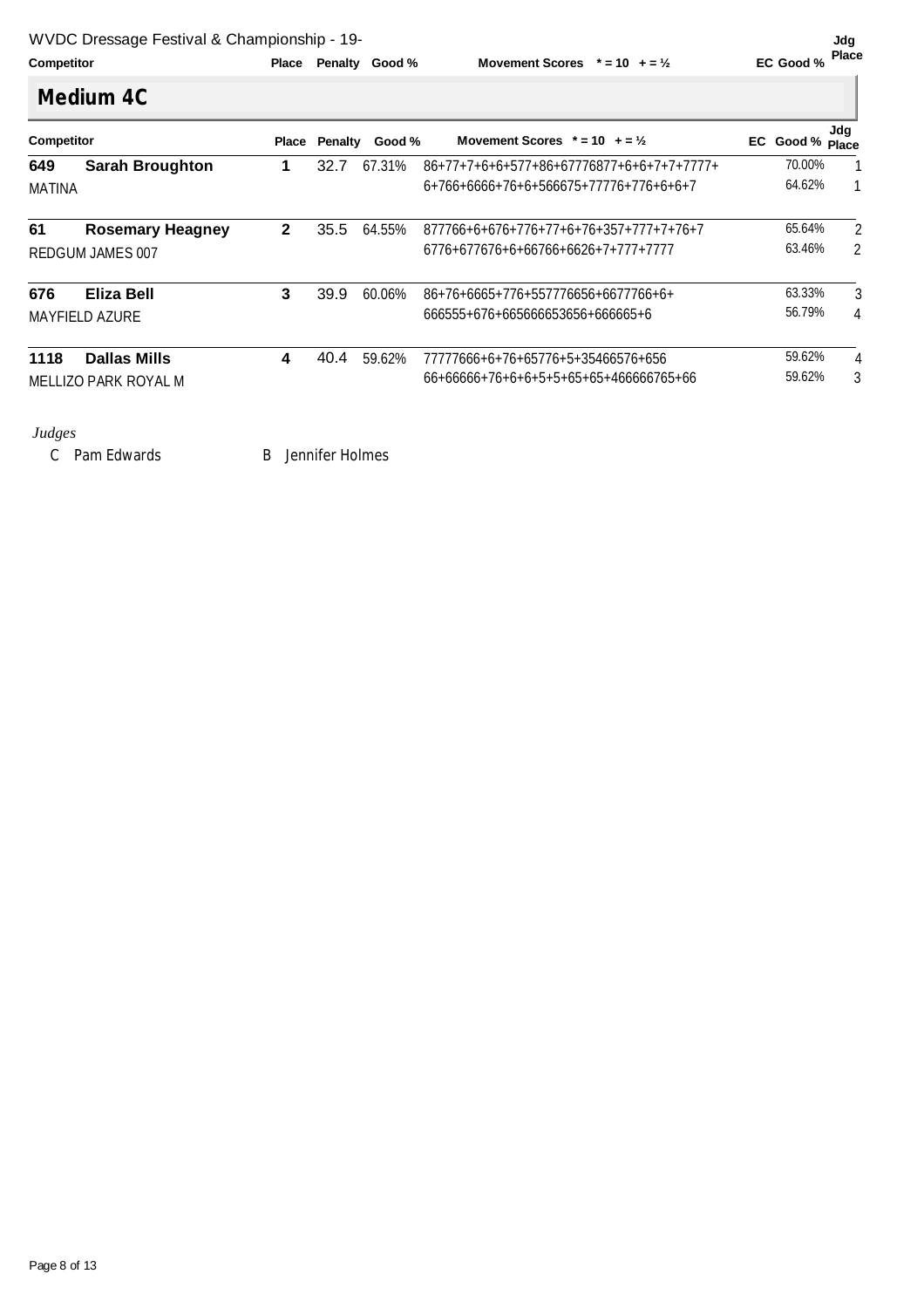|            | and the contract of the contract of the contract of the contract of the contract of the contract of the contract of |  |                      |                                         |                 |
|------------|---------------------------------------------------------------------------------------------------------------------|--|----------------------|-----------------------------------------|-----------------|
| Competitor |                                                                                                                     |  | Place Penalty Good % | Movement Scores $* = 10 + 2\frac{1}{2}$ | EC Good % Place |
|            |                                                                                                                     |  |                      |                                         |                 |

# **Prix St Georges**

| Competitor |                   | <b>Place Penalty</b> | Good % | Movement Scores $* = 10 + 2\frac{1}{2}$ | EC Good % Place | Jda |
|------------|-------------------|----------------------|--------|-----------------------------------------|-----------------|-----|
| 609        | Jennifer Mainland | 40                   | 60.00% | 6+676+6+76+6+664666+66+5+5+2466+76+66+6 | 59.26%          |     |
| BAARFLY    |                   |                      |        | $666+76+5+6666+65+55+6+666266777+776+$  | 60.74%          |     |

**Jdg** 

*Judges* 

C Deb Hamid B Lee Howells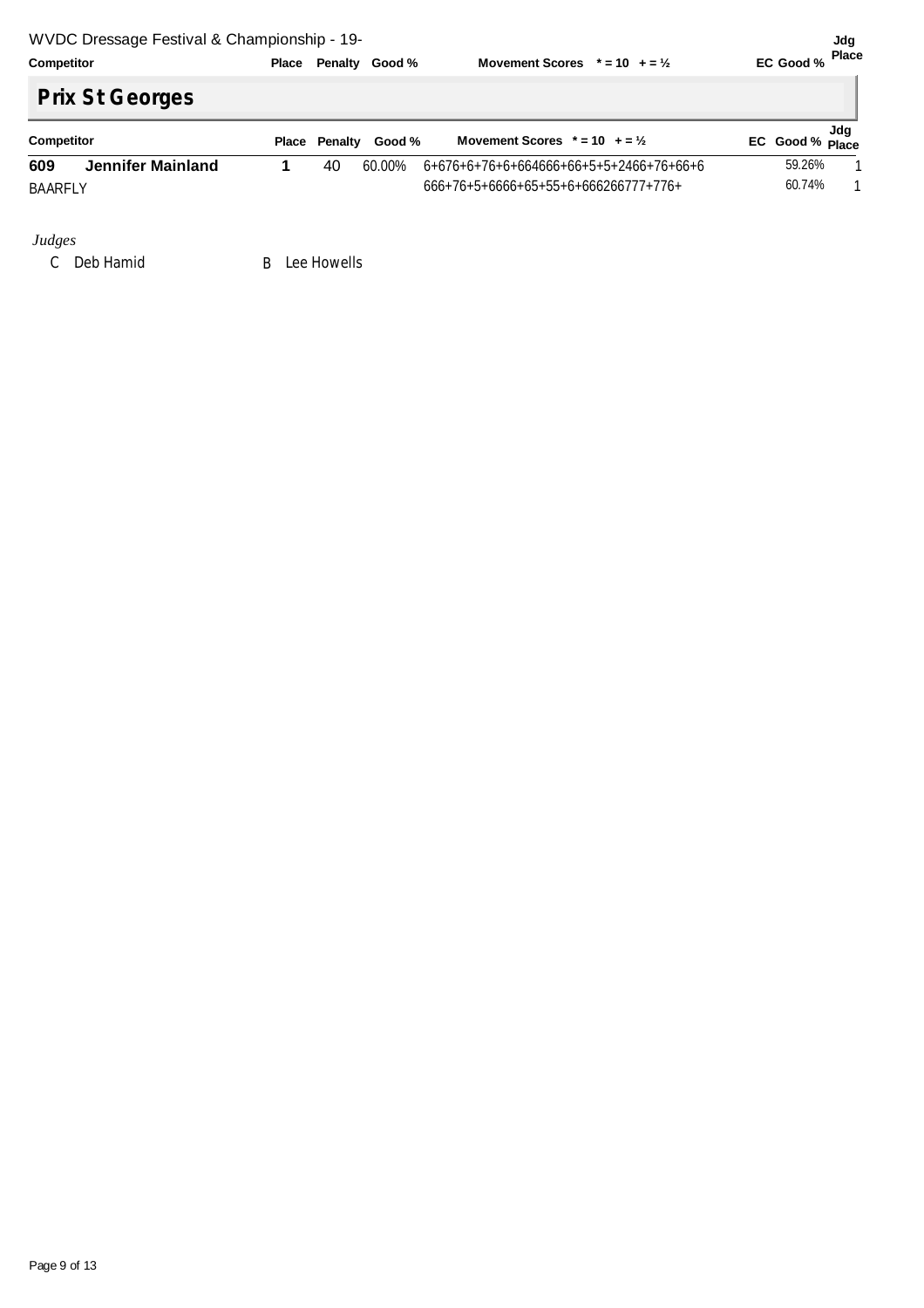### **Competitor Competition Place Penalty Good**%

**Movement Scores**  $* = 10 + 2\frac{1}{2}$ 

# **Restricted Prelim 1B**

| Competitor       |                            | Place                   | Penalty | Good % | Movement Scores $* = 10 + 2\frac{1}{2}$ | EC Good % Place | Jdq             |
|------------------|----------------------------|-------------------------|---------|--------|-----------------------------------------|-----------------|-----------------|
| 901              | <b>Heather Bowers</b>      | 1                       | 33.9    | 66.07% | 6+7746766+77775+5+6+6+6+66+6+           | 63.39%          | $5\phantom{.0}$ |
| <b>JIMMY BOY</b> |                            |                         |         |        | 5+7+7577587+7+7+77776+7777              | 68.75%          | $\mathbf{1}$    |
| 904              | <b>Erin Kleisterlee</b>    | $\overline{\mathbf{2}}$ | 35.1    | 64.91% | $6+76+66+7666+76+76+6+76+6+6+6+6+$      | 65.18%          | $\overline{2}$  |
| LOTS OF FUN      |                            |                         |         |        | $6+6+6+676+6+66776+776+6+6+6+6+6+$      | 64.64%          | $\overline{2}$  |
| 915              | Lauren Jago                | 3                       | 35.3    | 64.74% | 566+76+6+6+6+7+6+78676+6+76+6+6+        | 66.61%          |                 |
| <b>FOXY</b>      |                            |                         |         |        | $6+5+6+66+6+66+6+6+6+6+6+6+6+6+6+6+$    | 62.86%          | 4               |
| 903              | <b>Gaye Haworth</b>        | 4                       | 36.4    | 63.57% | $66+75+6+6+5+77+6+6+7666+76+66+$        | 64.64%          | 3               |
| <b>RAFFY</b>     |                            |                         |         |        | $66+666+666+76+6+66+6+6+6+5+6+$         | 62.50%          | 5               |
| 907              | <b>Sharon Singh</b>        | 5                       | 36.5    | 63.48% | 67766+65+66+7776+6+66+6+6+67            | 64.64%          | 3               |
|                  | <b>FRESHWATER PROWLER</b>  |                         |         |        | 66+766+66+6+6+6+6+6+5+66+6+5+6          | 62.32%          | 6               |
| 908              | <b>Nikita Riches</b>       | 6                       | 37.1    | 62.95% | $566+67745+6+66+76+6+766+6+5+6+$        | 62.14%          | 6               |
| <b>HUGHIE</b>    |                            |                         |         |        | 66+6+66+6+66+6+6+77676+66+6+66          | 63.75%          | 3               |
| 912              | <b>Heather Bowers</b>      | $\overline{7}$          | 38.7    | 61.34% | $46+6+66+6+5+6666+7666+6666+6+$         | 61.79%          | 7               |
|                  | ALL AABOUT JAZZ            |                         |         |        | 566+6665+6666+6+66+6+66+666             | 60.89%          | 7               |
| 905              | <b>Cindy Mckelvie</b>      | 8                       | 44.9    | 55.09% | 666+5+55+465+5+66445+465+55+            | 53.93%          | 8               |
|                  | <b>BREAKAWAY X-KALIBRE</b> |                         |         |        | 56+6+65+65+6+566645646656               | 56.25%          | 8               |

### *Judges*

C Judy Quinn B Gail Featonby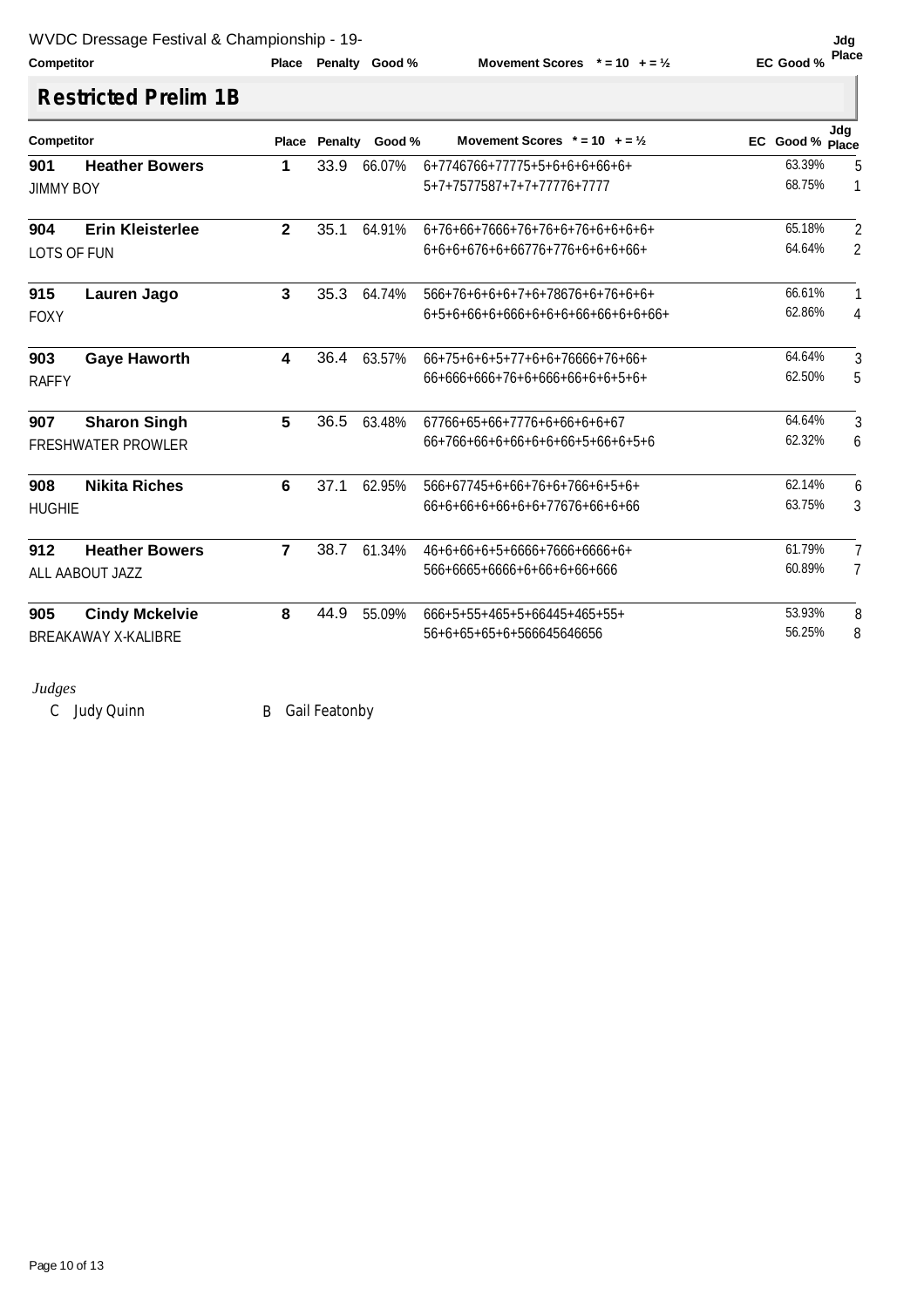### **Competitor Competition Place Penalty Good** %

**Movement Scores**  $* = 10 + 2\frac{1}{2}$ 

# **Restricted Prelim 1C**

| 71.08%<br>65.27%<br>63.75% | $6+87+777+7+7+7+7+777+7+6+7777+$<br>6+77+7+6+6+6+6+77+6+6+7777777<br>$676+666+77+7666+66+676+66+$<br>$66+76+6+6+7+76+6+676+766+666+$<br>66+66+6+666+776+6+6+7+66+6+67<br>6+776+6+56+6+66+6+6676+6+6+6+6+ | 2<br>2 | 73.04%<br>69.11%<br>64.64%<br>65.89%<br>64.11% | 1<br>$\mathbf{1}$ |
|----------------------------|----------------------------------------------------------------------------------------------------------------------------------------------------------------------------------------------------------|--------|------------------------------------------------|-------------------|
|                            |                                                                                                                                                                                                          |        |                                                | 3<br>2<br>4       |
|                            |                                                                                                                                                                                                          |        |                                                |                   |
|                            |                                                                                                                                                                                                          |        |                                                |                   |
|                            |                                                                                                                                                                                                          |        |                                                |                   |
|                            |                                                                                                                                                                                                          |        |                                                |                   |
|                            |                                                                                                                                                                                                          |        | 63.39%                                         | 3                 |
| 62.86%                     | $66+6+6+65+6+776+6+6+6+6+76+66+$                                                                                                                                                                         |        | 63.93%                                         | 5                 |
|                            | 666+6+65776+6+66+5666+666+                                                                                                                                                                               |        | 61.79%                                         | 4                 |
| 62.24%                     | 6665+66+6+6+766+66+6+66+666+                                                                                                                                                                             |        | 62.68%                                         | 6                 |
|                            | 766+56666+66+76+566+6+6+66+                                                                                                                                                                              |        | 61.79%                                         | 4                 |
| 61.43%                     | 7+87+5+66+76+766+5+66+776+6+6+                                                                                                                                                                           |        | 65.89%                                         | $\overline{2}$    |
|                            | 576+546+666+4664666666                                                                                                                                                                                   |        | 56.96%                                         | $\overline{7}$    |
| 59.20%                     | 6666556+66+66+5+6646+65+6                                                                                                                                                                                |        |                                                | 7                 |
|                            | 66+66+66656+6+666656666                                                                                                                                                                                  |        |                                                | 6                 |
|                            |                                                                                                                                                                                                          |        |                                                | 58.57%<br>59.82%  |

C Belinda Dawkins B Deb Court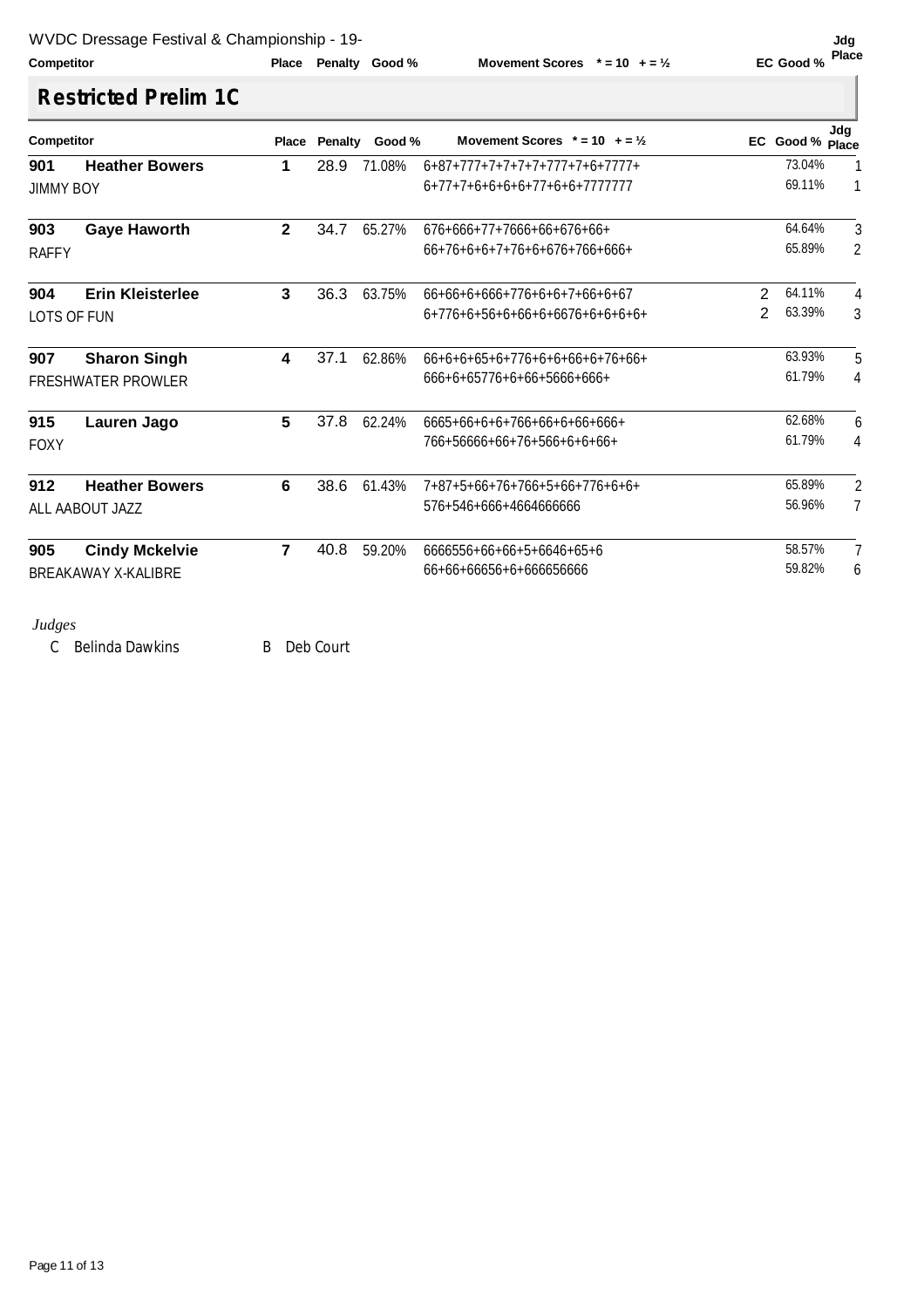**Movement Scores**  $* = 10 + 2\frac{1}{2}$ 

# **Restricted Novice 2B**

| <b>Competitor</b>      |                       | Place        | Penalty | Good % | Movement Scores $* = 10 + 2\frac{1}{2}$  | EC Good % Place | Jdg |                |
|------------------------|-----------------------|--------------|---------|--------|------------------------------------------|-----------------|-----|----------------|
| 909                    | <b>Rose Amezdroz</b>  | 1            | 35.3    | 64.71% | $676+5765+6+65+6+6+6+6776+6+5+6+76+6+6+$ | 62.65%          |     | $\overline{2}$ |
| <b>STERLING ARCHER</b> |                       |              |         |        | 576776+6+6+67776+777766+6776+77+         | 66.76%          |     |                |
| 910                    | <b>Sally Balson</b>   | $\mathbf{2}$ | 37.4    | 62.65% | $4775+6+6+676+6+6676+66+66+5+6+6+6+6+6+$ | 62.65%          |     | 2              |
| ZAMBIA                 |                       |              |         |        | 57666+65+6+6+6+6+6+666+6+6+676+6+6+6+66  | 62.65%          |     | 2              |
| 914                    | <b>Molly Bently</b>   | 3            | 37.9    | 62.13% | 6+76+6+76+67765+6+66+5+5+6+667676+66     | 63.82%          |     |                |
| <b>NEXXUS</b>          |                       |              |         |        | 676+6+76+6+6+666656566665+666+56         | 60.44%          |     | 3              |
| 913                    | <b>Nichole Bently</b> | 4            | 40.1    | 59.93% | 766+665+666556666+6665+6+6656+6+         | 60.29%          |     | $\overline{4}$ |
| ZARAGO                 |                       |              |         |        | 665+65+5+66+6+55+65566+666+6+6+665+6     | 59.56%          |     | 4              |

### *Judges*

C Lee Howells B Deb Hamid

Page 12 of 13